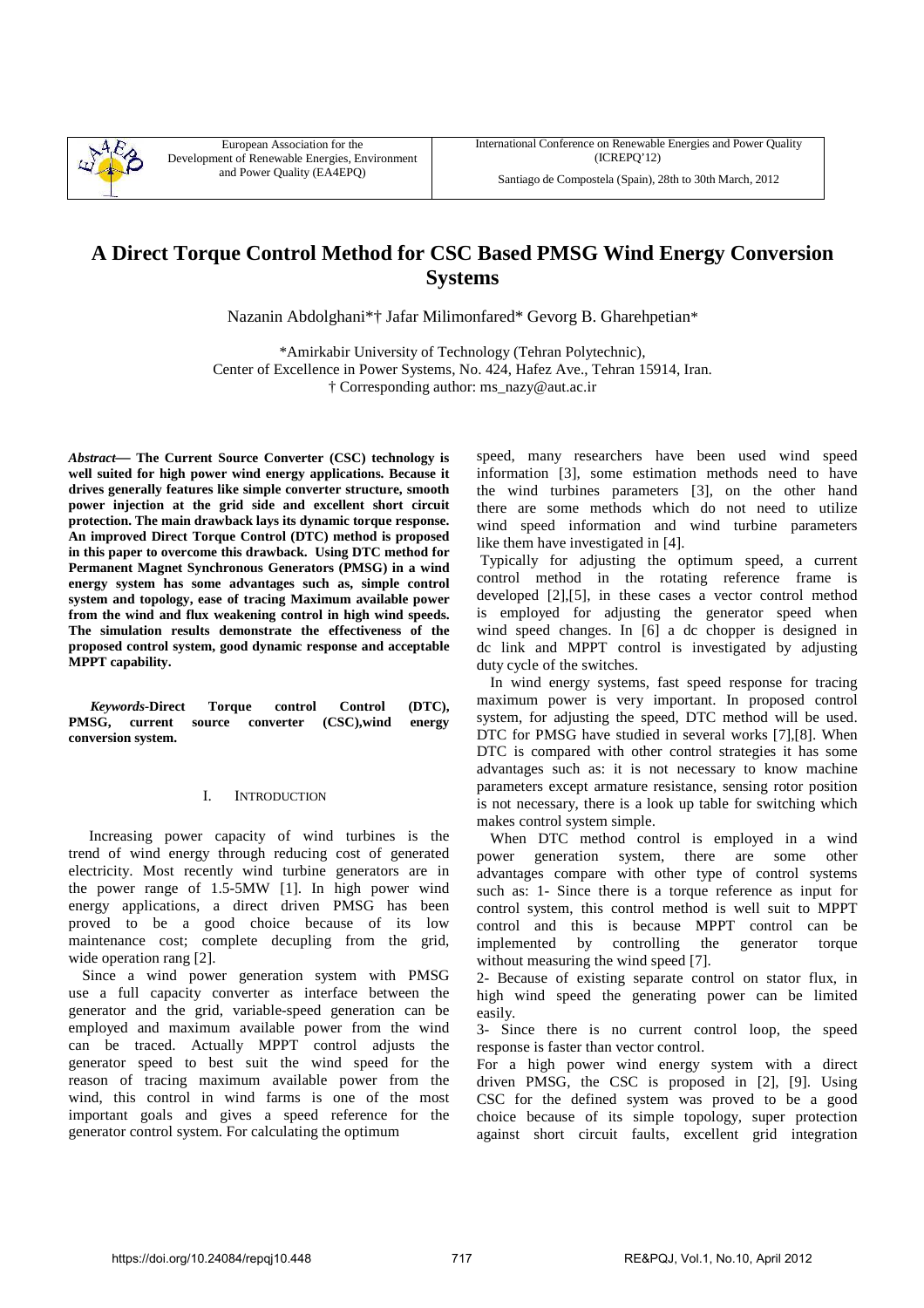performance such as: smooth power at grid side and fully power factor control.

As shown in fig.1, proposed topology consists of a variable speed wind turbine, PMSG and a CSC as a bridge between the generator and the grid. The converter consists of a generator-side, a grid-side and filter capacitors at both sides to assist current commutation as well as filter out switching harmonics. The operation of CSC needs a constant current source at DC link which could be maintained by either the generator –side or the grid-side converter. Typically the grid-side converter controls the DC link current on the assumption of a stiff grid [10]. Since this paper mainly focuses on the generator side converter control, it is assumed there is a constant current source at DC link.

#### II. SYSTEM CONTROL SCHEME

In a variable speed wind energy system, the generator speed is adjustable for the reason of tracing maximum available power from the wind which is named MPPT control. MPPT control can be summarized as turbine-generator speed control and it is widely studied in previous works [3]. Mainly Two control functions are implemented on the generator side: one is MPPT control and the other one is optimization of generator operation.

 Fig.2 illustrates block diagram of DTC method. The basic idea of direct torque control implemented in PMSG is to choose the appropriate stator current vector out of nine possible converter states, according to the difference between the reference and actual torque and flux linkage values. As a result the stator flux linkage vector rotates along the stator reference frame trajectory and products the desired torque. It should be noted that the symbols used in the following,  $\alpha$  and  $\beta$  correspond to the stationary frame and *d* and *q* subscriptions denoted *d*-axis and *q*-axis of the selected synchronous frame respectively.

## *A. Flux and torque estimation*

The  $\alpha$ - and  $\beta$ -axis stator flux linkage is estimated by the following equations:

$$
\psi_{\alpha} = \int (\nu_{\alpha} - R_{a}i_{\alpha})dt + \Psi_{\alpha 0}
$$
 (1)

$$
\psi_{\beta} = \int (\nu_{\beta} - R_a i_{\beta}) dt + \Psi_{\beta 0}
$$
 (2)

$$
\Psi_s = \sqrt{(\psi^2_{\alpha} + \psi^2_{\beta})} \tag{3}
$$

$$
\theta_{s} = \tan^{-1} \frac{\psi_{\beta}}{\psi_{\alpha}})
$$
\n(4)

*v<sub>a</sub>* and *v<sub>β</sub>* are the terminal voltages,  $i_a$  and  $i_b$  are armature currents, both in stationary frame,  $R_a$  is armature

resistance.  $\psi_s$  is estimated stator flux linkage and  $\theta_s$  is the estimated position of the stator flux linkage vector which is the angular difference between the stator fluxlinkage vector and *α*-axis .

Since in the steady state operation, velocity of the generator corresponds to velocity of the stator flux, the estimated position of the stator flux can be used to determine the generator speed. Actually the estimated generator speed,  $\omega_{\rm g}$ , is calculated, using a subtraction over time of estimated position of the stator flux. In the proposed system, reference currents are used for flux estimation instead of armature currents.

The estimated electromagnetic torque  $T_g$  is calculated as bellow:

$$
T_g = P_n(\varphi_\alpha i_\beta - \varphi_\beta i_\alpha) \tag{5}
$$

Where  $P_n$  is the number of pole pairs.



Fig.1. configuration of PMSG wind energy conversion system using CSC



Fig.2. block diagram of the DTC system

## III. CONTROL METHOD

Block diagram of calculating reference values are shown in fig.3. The torque reference is calculated so as maximize the generator output power, mainly related to the Armature current and the flux reference is calculated so as minimize losses and flux weakening control, mainly related to terminal voltages.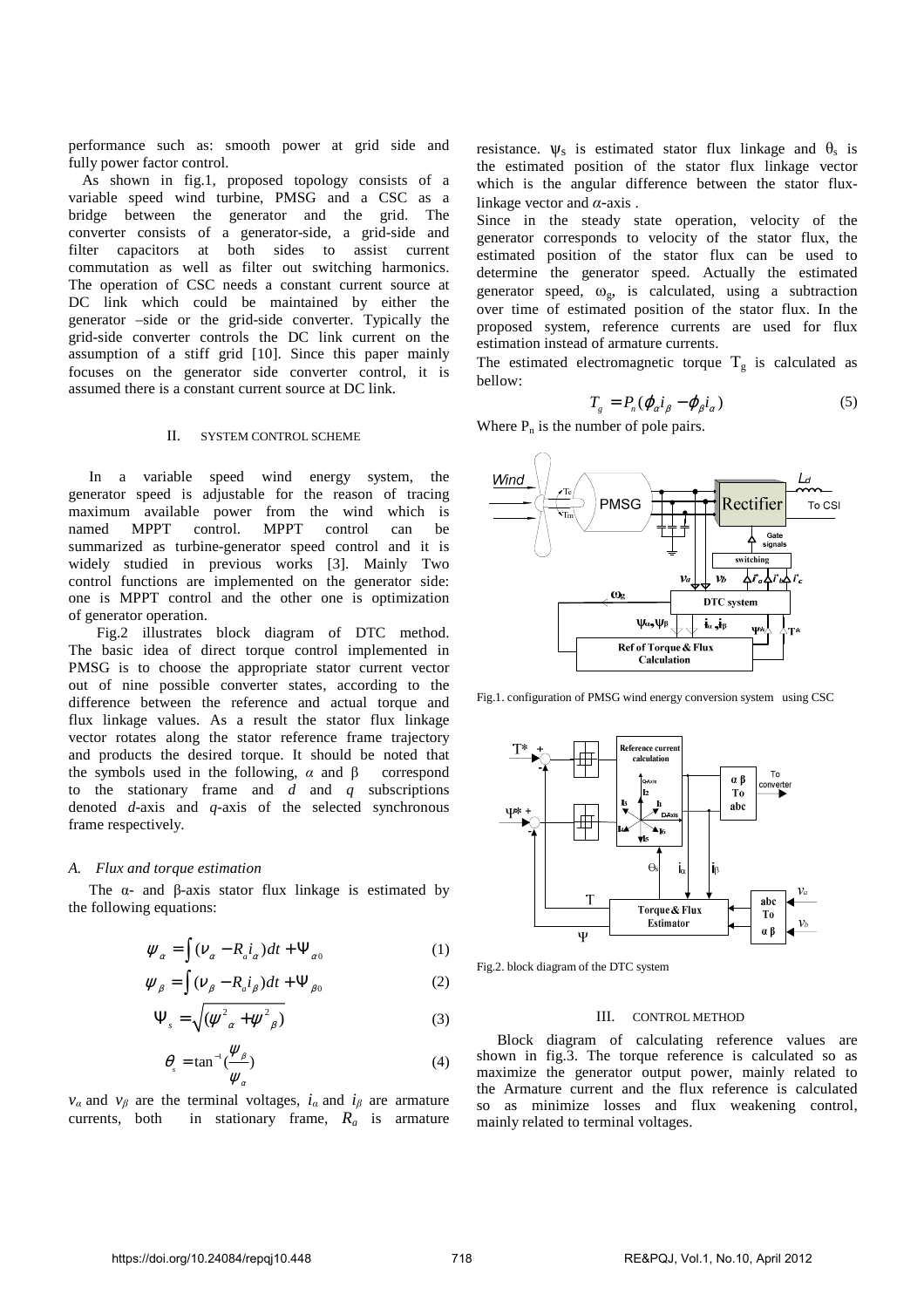

Fig.3. Block diagram of calculation of reference values



Fig.4. power of wind turbine versus generator speed at various wind speeds characteristic

## *A. Torque reference calculation*

Torque reference is calculated base of achieving MPPT control. Figure.4 shows a mechanical input power versus generator speed curve at various wind speeds. This figure indicates that the input mechanical power from turbine is functions of wind speed and the generator speed. The optimum operating point obtaining the maximum mechanical power exists. In the optimum points, the generator speed is proportional to the wind speed as (6), moreover the maximum mechanical power and optimum torque power can be measured by wind speed as bellow: [4]

$$
\omega_{opt} = K_w V_w \tag{6}
$$

$$
T_{opt} = K_{\iota} V_{\nu}^2 \tag{7}
$$

$$
P_{m-\max} = K_p V_w^3 \tag{8}
$$

Where  $K_w$ ,  $K_t$  and  $K_p$  are constants determined by the wind turbine characteristics. When the generator speed is always controlled at the optimum speed, MPPT is investigated. The maximum power point in various wind speeds can also investigate by tracking optimum torque measured by: [4]

$$
T_{opt} = \frac{K_t}{K_w^2} \omega_{opt}^2 = K_{opt} \omega_{opt}^2
$$
 (9)

In proposed paper MPPT is achieved by controlling the generator torque on the optimum curve according to the generator speed as (9).

## *B. Flux reference calculation*

The generator losses consist of mechanical, copper and iron losses. The mechanical loss is speed dependent and not controllable. Fig.5 shows the d- and q-axis equivalent circuits of PMSG in the d-q coordinate which rotate synchronously with an electrical angular velocity  $\omega_{\alpha}$ .



Fig.5. d-axis and q-axis equivalent circuits of PM generator

The equivalent circuit includes the effect of copper and iron losses; R<sub>a</sub> represents the armature copper losses. The iron losses consists of hysteresis and eddy current which is represented by  $R_c$ . the copper and iron losses are expressed as:

$$
W_{\alpha} = R_{a} (i_{d}^{2} + i_{q}^{2}) = R_{a} \left\{ (i_{\alpha} - \frac{\omega L_{q} i_{\alpha q}}{R_{c}})^{2} + (i_{\alpha q} + \frac{\omega (L_{d} i_{\alpha d} + \psi_{f})}{R_{c}})^{2} \right\}
$$
(10)

$$
W_{je} = R_c (i_{cd}^{2} + i_{eq}^{2}) = \frac{\omega^{2} (L_{q} i_{eq})^{2}}{R_c} + \frac{\omega^{2} (\psi_{f} + L_{d} i_{ed})^{2}}{R_c}
$$
 (11)

The electrical losses are given by:

$$
W_{E} = W_{cu} + W_{Fe}
$$
\n<sup>(12)</sup>

 $W<sub>E</sub>$  is a function of  $i_{od}$ ,  $i_{og}$  and  $\omega_{gc}$ .

The variable of  $i_{0q}$  in these equations can be canceled by:

$$
T = P_n i_{oq}(\psi_f + (L_q - L_d)i_{od})
$$
\n<sup>(13)</sup>

As a result  $W_E$  can be expressed as a function of  $i_{od}$ , T and  $\omega_{g}$ . In the steady state operation where the speed and torque are constants, the condition of minimizing electrical losses can be derived by differentiating  $W_E$ given as a function of  $i_{od}$ , T and  $\omega$  with respect to  $i_{od}$ and equating the derivatives to zero. As a result, the loss minimization condition is given by [12]:

$$
AB = T^2 C \tag{14}
$$

Where

$$
A = P_n^2 (R_a R_c^2 i_{od} + \omega^2 L_d (R_a + R_c) (L_d i_{od} + \psi_f))
$$
  
\n
$$
B = \{ \psi_f + (L_d - L_q) i_{od} \}^3
$$
  
\n
$$
C = R_a R_c^2 + (R_a + R_c) (\omega L_q)^2 (L_d - L_q)
$$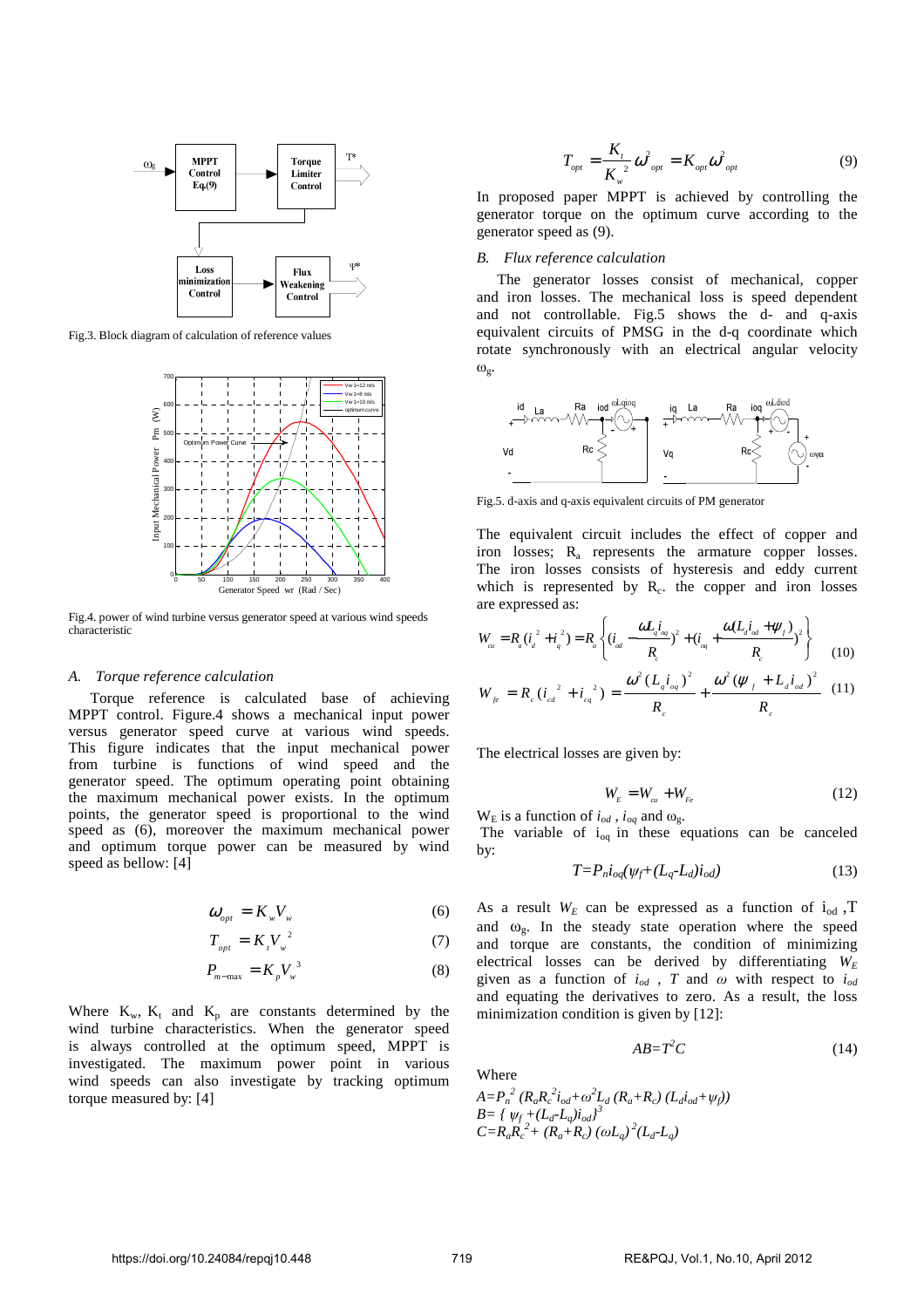In steady state operation when T and  $\omega$  are constant, optimum value of  $i_{od}$  can be calculated by (14). The optimum value of flux in order to minimize the machine losses are derived by:

$$
\Psi_{s} = \sqrt{\left(L_{q} \frac{T}{P_{n}(\psi_{f} + (L_{d} - L_{q})i_{d})}\right)^{2} + \left(L_{d}i_{d} + \psi_{f}\right)^{2}}
$$
(15)

The optimal flux value is used as flux reference for the control system.

# *C. Limit values calculation*

Terminal voltages and armature currents of the generator must be remain within limit values for the reason of generator and converter security. Limit values are defined by manufactures. In the proposed control system for achieving voltage and current security, torque and flux limits are calculated and they are applied to the control system.

## *1) Torque limit:*

For wind speeds higher than rated speed, MPPT control can no longer be used due to current limiting of generator and converter. Equation (16) shows the situation when armature currents reach the limiting value.

$$
\sqrt{\dot{t}_q^2 + \dot{t}_d^2} = I_{\rm am}
$$
 (16)

Stator flux can be calculated as bellow:

$$
\psi_{s} = \sqrt{\left(L_{q q}^{i}\right)^{2} + \left(L_{d q}^{i} + \varphi_{f}\right)^{2}} = \sqrt{L_{q}^{2} \left(L_{am}^{2} - i_{d}^{2}\right) + \left(L_{d}^{i} + \varphi_{f}\right)^{2}}
$$
\n(17)

By substituting  $i_q$  from (16) and  $i_d$  from (17) into (13) the limit value of torque can be measured .The torque limit is a function of stator flux and current maximum allowable value.

#### *2) Flux limit*

For wind speeds which make the voltages of generator exceed limiting value, flux-weakening control is applied. This control allows the generation system to operate even at high speeds. Equation (18) shows the situation when the terminal voltage reaches the limiting:

$$
\sqrt{{v_{q}}^{2}+{v_{d}}^{2}}=V_{_{am}}
$$
 (18)

Where  $V_{am}$  is the limiting value of the terminal voltage,  $v_q$  and  $v_d$  are the terminal voltages in synchronous frame. In the steady state operation, on the assumption of *R≈0* the stator voltages in synchronous frame are measured as:

$$
v_q = \omega (L_d i_d + \varphi_f) \tag{19}
$$

$$
v_{d} = -\omega (L_{q} i_{q}) \tag{20}
$$

Substituting (19) and (20) into (18), yields the limiting value of stator flux-linkage for the case of  $V_a = V_{am}$  as:

$$
\Psi_{s-\max} = \frac{V_{am}}{\omega_r} \tag{21}
$$

# *D. Control modes*

Table I shows definition of control modes in addition to the association between wind speeds. Cut-in wind speed is 3m/s and there is no power generating bellows it. For wind speeds within 3 and 7 m/s, MPPT and loss minimization control methods is applied, for wind speeds within 7 and 10 m/s flux weakening method is used for control system because of voltage security. For wind speeds above 10 m/s, MPPT control is no longer applied because of current security. In this condition limit value of torque is used as torque reference.

TABLE I. DEFINITION OF CONTROL MODES



## IV. SIMULATION RESULTS

Simulations are carried out using using MATLAB/simulink to investigate the model

performance. Proposed system is derived by a wind turbine model provided by equation [17]. The turbine receives wind speed and makes a mechanical power as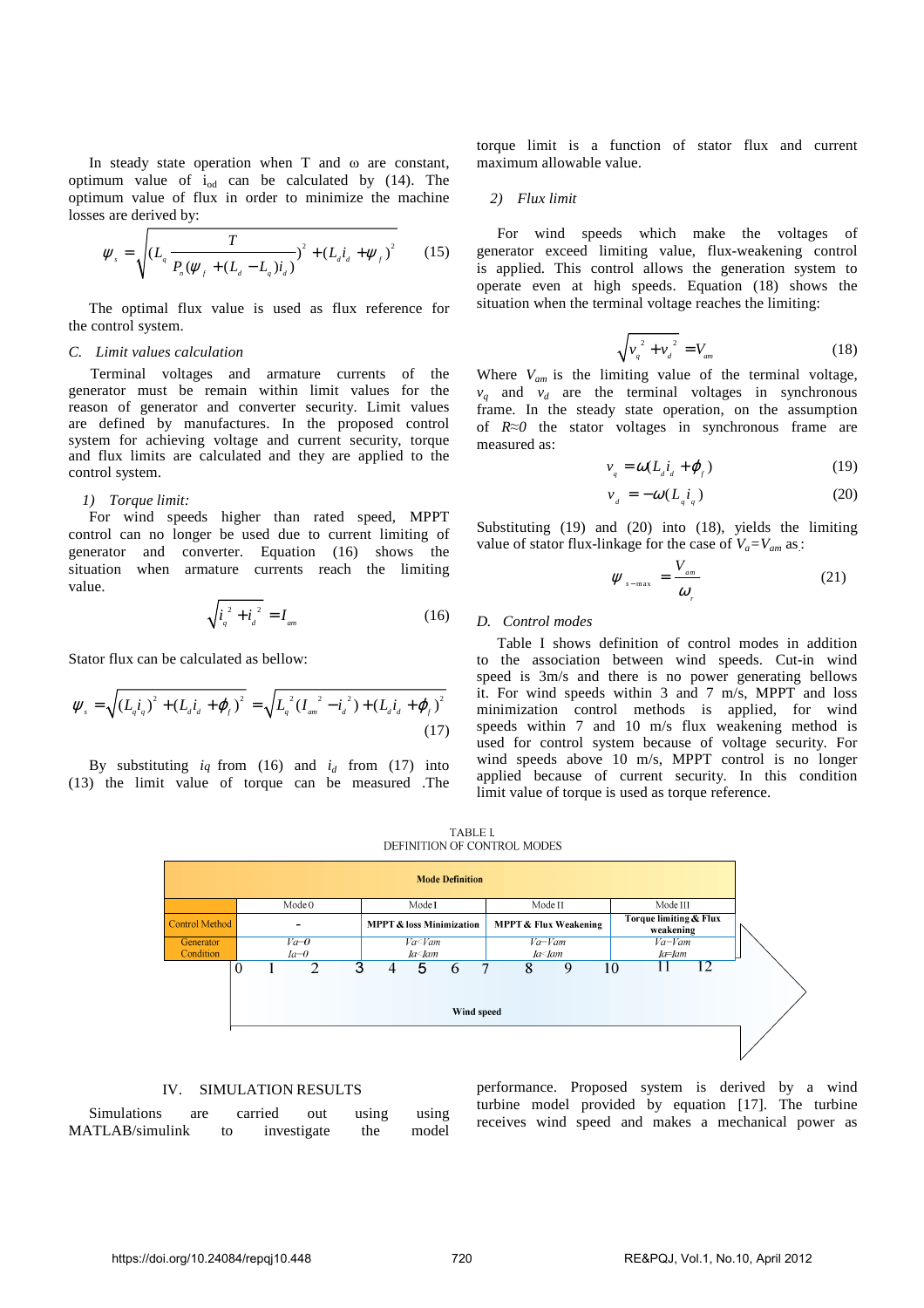shown in fig.4 which drives the generator. Table II lists parameters of the wind turbine which is used in this study. The AC output op PMSG is converted to DC by IGBT rectifier which is completely consumed by load. Table III lists the parameters for the proposed generator and limit values. The limiting voltage is corresponds to maximum terminal voltage. The limiting current is determined from the maximum available current in DC link. In order to evaluate transient performance of the proposed control system, wind speed is varied in the range of 1 to 11 m/s as shown in fig.6. Fig.7 demonstrates changing of the generator speed, it can be seen that the generator speed tracks wind speed accurately. For wind speeds above nominal value (Mode III) the generator speed stays at nominal value.

| TABLE II.<br>PARAMETERS OF WIND TURBINE       |                     |
|-----------------------------------------------|---------------------|
| Type                                          | Variable speed type |
| Air Density,                                  | 2.065               |
| Turbine Radius, m                             | 0.74                |
| Rated Power, MW                               | $\overline{c}$      |
| Cut-in wind speed, m/s                        | 3                   |
| Nominal wind speed, m/s                       | 10                  |
| Optimum coefficient (Kopt),<br>$Nm/(rad/s)^2$ | $1.6\times10^{-5}$  |

| TABLE III.<br>PARAMETERS OF THE GENERATORE |                |
|--------------------------------------------|----------------|
| Type                                       | Variable speed |
| Rated voltage, V                           | 280            |
| A. Rated voltage                           | 30             |
| Rated Power, KW                            | 9              |
| (rad/s), Rated Generator speed             | 130            |
| (mH), D-axis inductance                    | 0.79           |
| (mH). O-axis inductance                    | 0.79           |
| Number of pole pairs                       | 6              |
| Armature Resistance $\Omega$               | 0.05           |
| Iron losses Resistance, $\Omega$           | 240            |

The machine torque curve is shown in fig.8. As discussed before, for tracing Maximum available power from the wind, the machine torque should follows the optimal torque curve based on (9). This figure shows that the control system makes this happen appropriately. Optimum torque curve is tracked until maximum allowable current happens at turning point. After this

specific point, as wind speed increases the torque decreases and so the stator currents remains constant at maximum allowable value.

In order to verify output maximization performance of the proposed control system, power characteristic of wind turbine at various wind speeds, mechanical input power to the generator and optimum power curve, all versus shaft speed are shown in fig.9.



Fig.8. torque trajectory

As it can be seen, bellow the nominal wind speed, power follows the optimal power curve and maximum available power from the wind is captured, for wind speeds higher than nominal wind speed value, a constant power is obtained. This constant value for power relates to the limit values of current and voltage.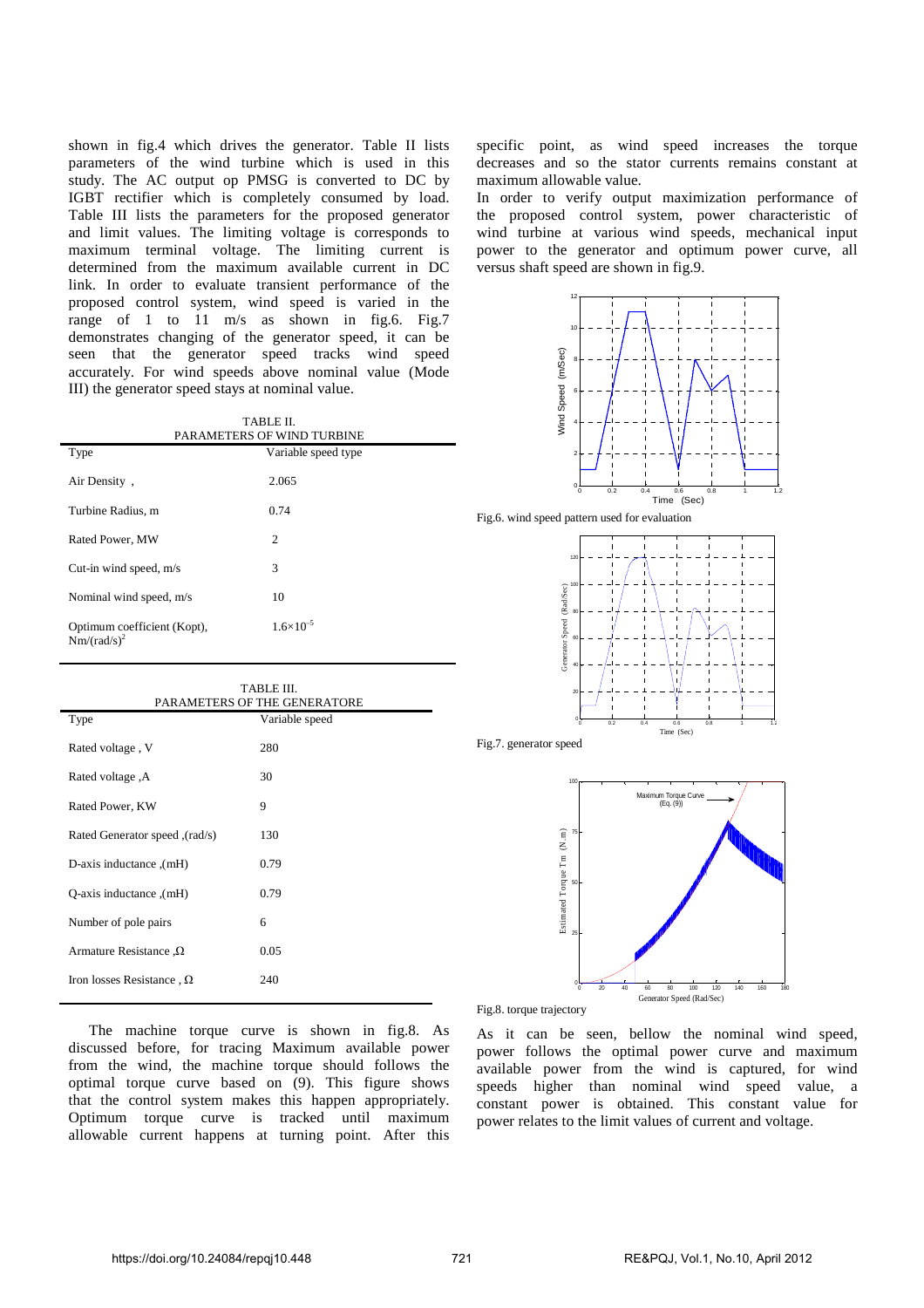Fig.10 shows steady state characteristics of the generator torque vs. wind speed. MPPT method control is applied until nominal wind speed (10 m/s), in normal operation because of tracing Maximum available power from the wind, the generator torque increases as well as wind speed based on (7). At the moment wind speed get higher than nominal wind speed value because of current generator security, the limit value of torque is applied as torque reference. So as wind speed increases in steady state operation the electromagnetic torque decreases and armature currents remain constant.

Fig.11 shows steady state characteristics of stator flux linkage vs. wind speed. For wind speeds bellow 7 m/s loss minimization strategy is applied, as a result as wind speed increases, the stator flux and terminal voltages increases either. For wind speeds higher than 7 m/s (entering mode II) because of generator voltage security the limit value of flux by (21) is used as flux reference value. In this situation as wind speed increases the stator flux decreases and the terminal voltage remains constant as shown in fig.9.



Fig.9. mechanical input power trajectory



Fig.10. steady state characteristic of torque



Fig.11. steady state characteristic of flux

#### V. CONCLUSIONS

In this paper a direct torque control method for CSC based direct driven PMSG based wind energy conversion system was proposed. The control strategy was developed for independent torque and flux control while tracing the maximum power from wind. In particular, electric power losses are minimized in steady state. Torque and flux limits are employed to ensure generator security at high wind speeds. The proposed control scheme is verified in simulation on a wind energy conversion system, it was confirmed that stable power generation from the cut-in wind speed and fast speed response were achieved.

#### **REFRENCES**

- [1] F. Blaabierg, Z. Chen, R. Teodorescu, and F. Iov, "Power electronics in wind turbine systems*," in Proc. CES/IEEE 5th Int. Power Electron. Motion Control Conf. 2006, IPEMC 2006, pp. 1 –11.*
- [2] Jingya Dai, Dewei (David) Xu, Bin Wu, "A novel control scheme for current-source-converter-based PMSG wind energy conversion systems," *IEEE Trans. Power Electron, vol. 24, no. 4, APRIL 2009.*
- [3] T. Senjyu, S. Tamaki, N. Urasaki, K. Uezato, H. Higa, *et al*., "Wind velocity and rotor position sensorless maximum power point tracking control for wind generation system," *2004 35th Annual IEEE Power Electronics Specialists Conference Record, pp. 2023-2028, Jun. 2004*.
- [4] Shigeo Morimoto, Hideaki Nakayama, Masayuki Sanada, "Sensor less output maximization control for variable-speed wind generation system using IPMSG," *IEEE Trans. Industry Applications, vol. 41, no. 1, January/February 2005.*
- [5] M´onica Chinchilla, Santiago Arnaltes, and Juan Carlos Burgos, "Control of permanent-magnet generators applied to variable-speed wind-energy systems connected to the grid," *IEEE Trans. Energy Conversion, vol. 21, no, 1, march 2006.*
- [6] Hongyuan Liu 1, Ping Wang 2, and Zhen Wang 3," Control Principles of Current Source Inverter DC Terminal Voltage in Direct-Drive Wind Power Generation System." *Power electronic and motion control conference 2009.IPEMC '09.IEEE 6th internationa.*
- [7] Yukinori Inoue, Shigeo Morimoto, and Masayuki Sanada"Control Method for Direct Torque Controlled PMSG in Wind Power Generation System*," Electric Machines and drives for direct torque controlled PMSG in wind power generation*.
- [8] Behrooz Majidi, Jafar Milimonfared and Kaveh Malekian. "Performance Improvement of Direct Torque Controlled Interior Permanent Magnet Synchronous Motor Drive by Considering Magnetic Saturation." *Power Electronics and motion control conference,2008.EPE-PEMC 2008.13*
- [9] Aleksandar Nikolic, Borislav Jeftenic." Current Source Converter Topologies for PMSG Wind Turbine Applications" *14th International Power Electronics and Motion Control Conference, EPE-PEMC 2010*